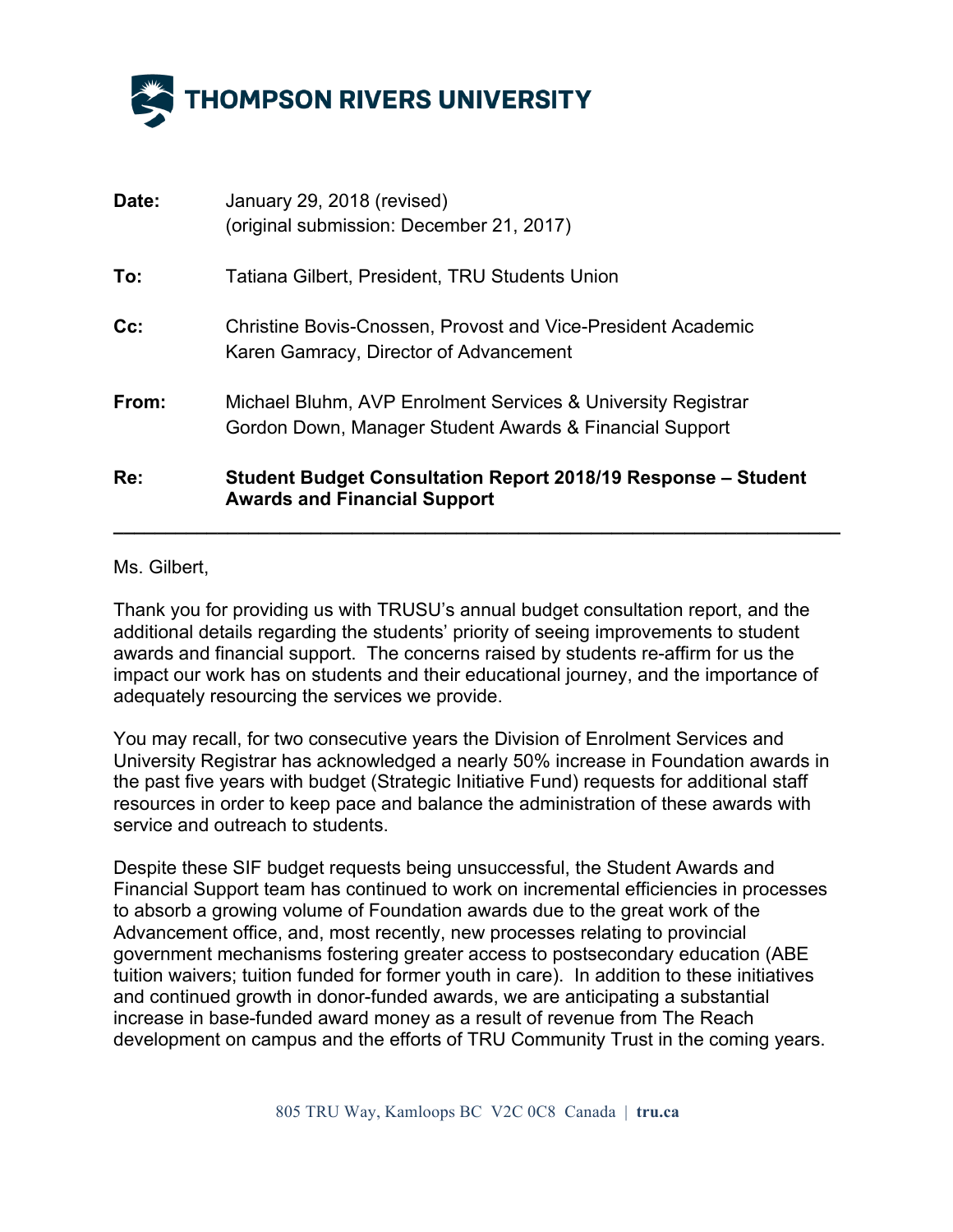Changes this year to the budget process have led to an opportunity for us to reframe our request for additional staff resources as a supplemental budget request rather than a SIF proposal. While we recognise that our request still competes with many other priorities across the VP Academic portfolio, we believe it is a viable request with a broad scope to serve students across the university. More specifically, this request is to fund a full-time ongoing Awards Coordinator position that will broaden the bandwidth of the Student Awards and Financial Support team, both at a functional and strategic planning level. This position is the top budget priority for the Division of Enrolment Services and University Registrar and we are hopeful that, in the coming months, we will have certainty to move forward with filling this position.

In addition to the proposed Awards Coordinator position, we have engaged with an external consultant to look at the organisational structure, processes and workflow within the Student Awards and Financial Support office. This work will take place during the first quarter of 2018 in preparation for the Awards Coordinator position to begin this spring. The consultant's work will give us further insight into areas where we could find greater process efficiencies and improved alignment of service with students' needs.

We anticipate that, the proposed installation of the Awards Coordinator position, in conjunction with the consulting work we're doing now, will mean that we can further advance our ongoing audit of financial aid offerings as well as prospective student need. Unfortunately, without the Awards Coordinator position, this work will continue at a slower pace than we would like.

We believe these collective efforts to take stock and bolster service provision and the administration of awards and financial support will be reflected in applicant conversion and student retention metrics as outlined in the draft institutional Strategic Enrolment Management plan's goals and objectives (see summary attached).

We look forward to enhancements which will more effectively assist students with a diverse array of money matters and raise students' awareness of the supports that are available to them.

Sincerely,

Michael Bluhm AVP Enrolment Services & University Registrar